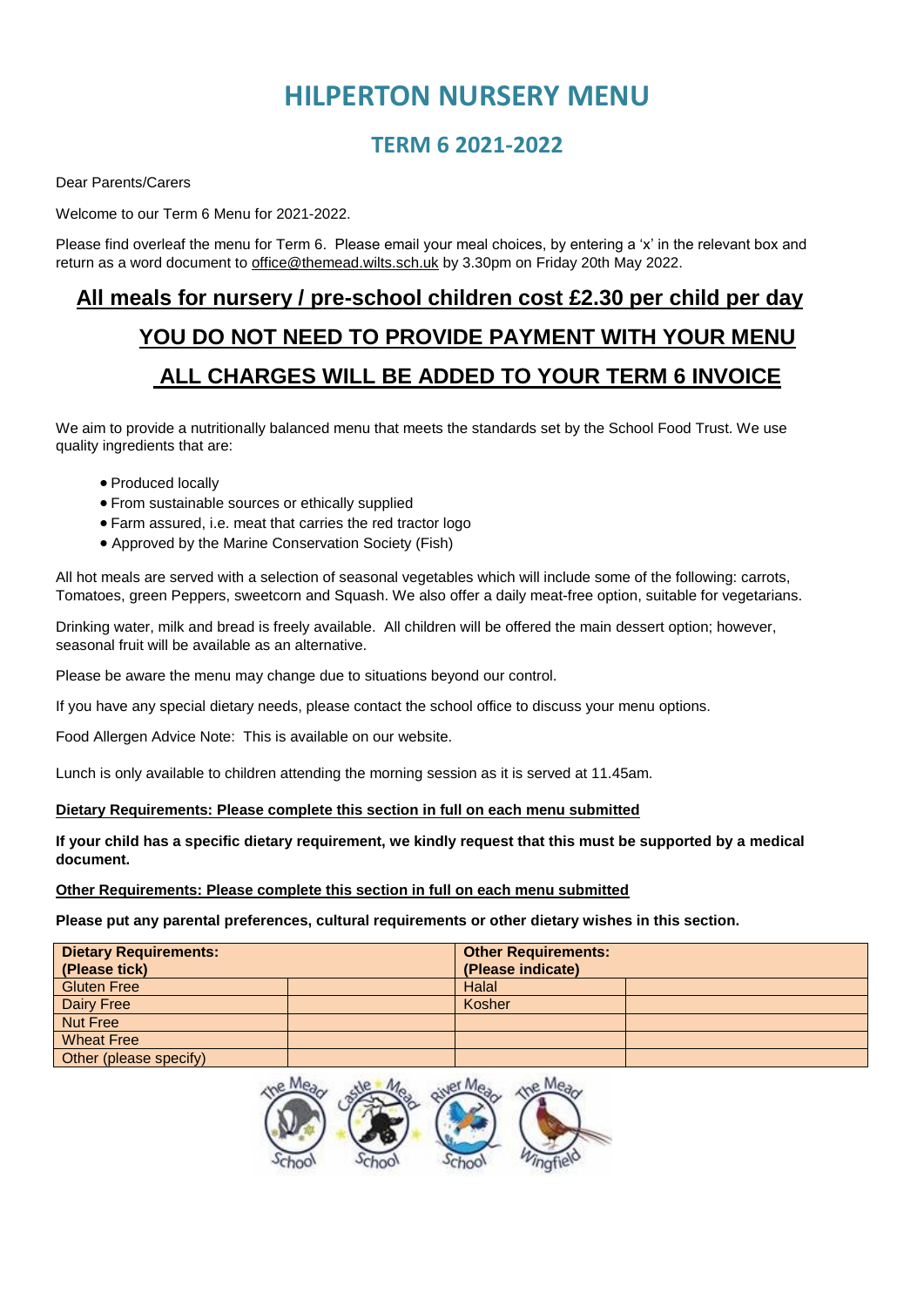| <b>CHILD'S NAME:</b>  | OFFICE USE ONLY              |  |  |  |  |  |
|-----------------------|------------------------------|--|--|--|--|--|
|                       | $INITIALS:$<br>. DATE:.<br>. |  |  |  |  |  |
| <b>CHILD'S CLASS:</b> | .                            |  |  |  |  |  |

### **PLEASE MARK YOUR CHOICE WITH 'X' FOR EITHER THE MAIN, VEGETARIAN OR JACKET POTATO OPTION EACH DAY PLEASE DO NOT HIGHLIGHT**

| W/C: 06/06/2022    | <b>MONDAY</b><br><b>INSET DAY</b> | <b>TUESDAY</b>                                     | <b>WEDNESDAY</b>                 | <b>THURSDAY</b>          |  | <b>FRIDAY</b>                         |  |
|--------------------|-----------------------------------|----------------------------------------------------|----------------------------------|--------------------------|--|---------------------------------------|--|
| <b>MAIN COURSE</b> |                                   | Chicken<br>and Leek<br>Pie with<br>New<br>Potatoes | Sausage<br>Pasta Bake            | Cottage<br>Pie:          |  | <b>Fish Fingers</b><br>and Chips      |  |
| <b>VEGETARIAN</b>  |                                   | Spring<br>vegetable<br>pie with<br>new<br>potatoes | Cheese<br>and<br>Tomato<br>Pizza | Quorn<br>Cottage<br>Pie: |  | Vegetable<br>Spring Roll<br>and Chips |  |
| <b>DESSERT</b>     |                                   | Zesty Orange<br>Shortbread                         | Yoghurt                          | Ice Cream                |  | Raspberry Muffin                      |  |
|                    |                                   |                                                    |                                  | <b>KS2 TOTAL</b>         |  | $f$                                   |  |

| W/C: 13/06/2022<br>2 | <b>MONDAY</b>                           | <b>TUESDAY</b>                              | <b>WEDNESDAY</b>               | <b>THURSDAY</b>              | <b>FRIDAY</b>                        |
|----------------------|-----------------------------------------|---------------------------------------------|--------------------------------|------------------------------|--------------------------------------|
| <b>MAIN COURSE</b>   | Vegetable<br>Lasagne                    | Salmon and<br><b>Broccoli</b><br>Pasta Bake | <b>Beef Chilli</b><br>and Rice | Sausage<br>and Mash          | <b>Breaded</b><br>Fish and<br>Wedges |
| <b>VEGETARIAN</b>    | Vegetable<br>Burger and<br><b>Beans</b> | Macaroni<br>Cheese                          | Mixed<br>Bean Chilli           | Quorn<br>Sausage<br>and Mash | Cheese and<br><b>Onion Pasty</b>     |
| <b>DESSERT</b>       | <b>Fruit Platter</b>                    | Oat and Raisin<br>Cookie                    | Chocolate<br><b>Brownie</b>    | Lemon Drizzle<br>Cake        | Ice Cream                            |
|                      |                                         |                                             |                                | <b>KS2 TOTAL</b>             | f                                    |

| W/C: 20/06/2022<br>3 | <b>MONDAY</b>                         | <b>TUESDAY</b>                |                     | <b>WEDNESDAY</b>       |           | <b>THURSDAY</b>                     |                                  | <b>FRIDAY</b>                                    |  |
|----------------------|---------------------------------------|-------------------------------|---------------------|------------------------|-----------|-------------------------------------|----------------------------------|--------------------------------------------------|--|
| <b>MAIN COURSE</b>   | Vegetable<br>Enchiladas               | Halal<br>Chicken<br>Casserole |                     | Pepperoni<br>Pizza     |           | Roast Pork<br>and Roast<br>Potatoes |                                  | <b>Breaded</b><br>Chicken<br>Chunks and<br>Chips |  |
| <b>VEGETARIAN</b>    | Tomato<br>And<br>Cheese<br>Pasta Bake | Sweet<br>Potato<br>Casserole  |                     | Mushroom<br>Stroganoff |           | Roast<br>Vegetable<br>Quiche        |                                  | Cauliflower<br>and Broccoli<br>Cheese            |  |
| <b>DESSERT</b>       | Banana Flapjack                       |                               | <b>Melon Pieces</b> |                        | Ice Cream |                                     | Chocolate Chip<br><b>Muffins</b> | Yoghurt                                          |  |
|                      |                                       |                               |                     |                        |           | <b>KS2 TOTAL</b>                    |                                  | $f$                                              |  |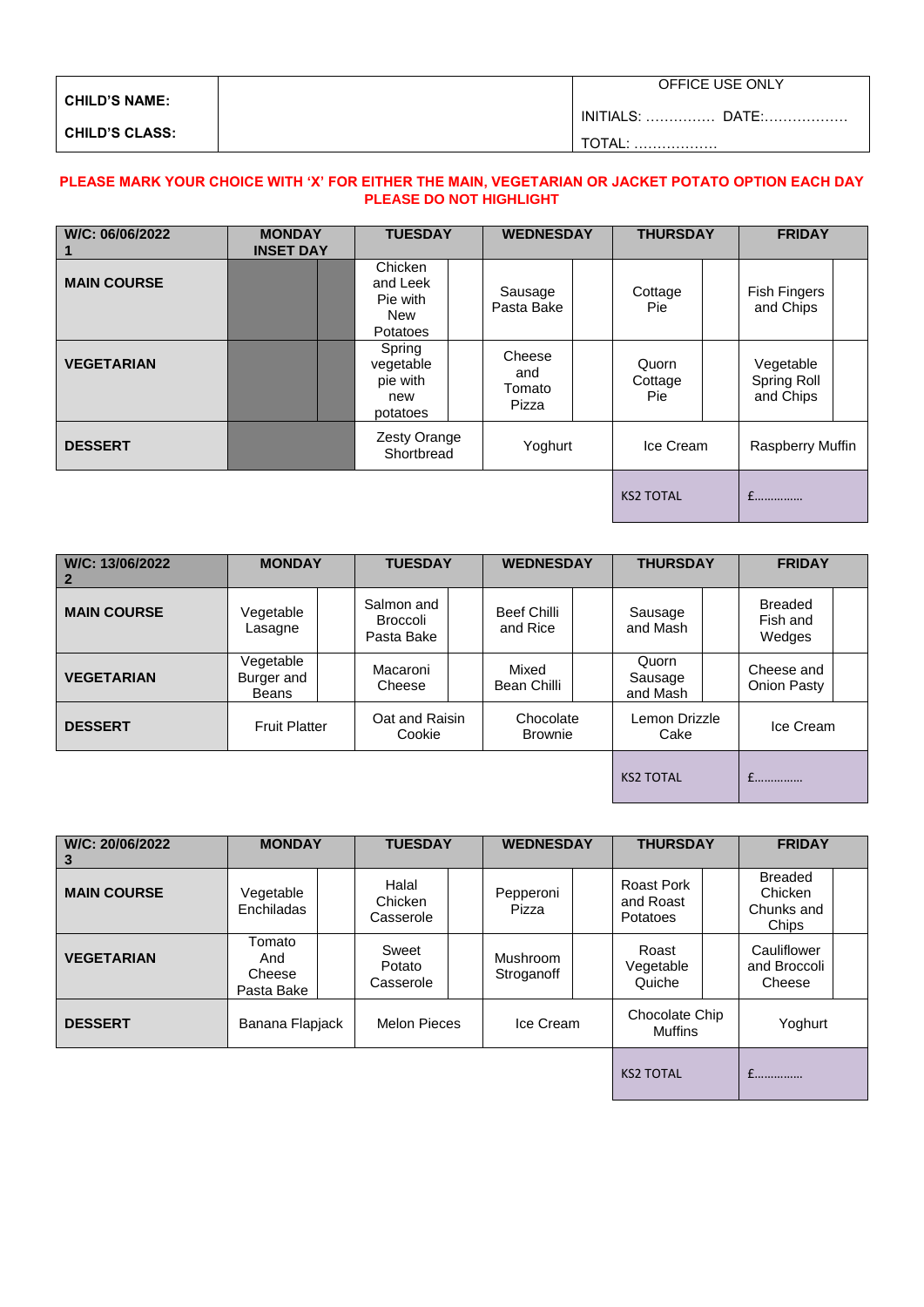| W/C: 27/06/2022<br>4 | <b>MONDAY</b>               | <b>TUESDAY</b>                                            | <b>WEDNESDAY</b><br><b>SPORTS DAY</b> | <b>THURSDAY</b><br><b>SPORTS DAY</b><br><b>FALL BACK</b> | <b>FRIDAY</b>                         |  |
|----------------------|-----------------------------|-----------------------------------------------------------|---------------------------------------|----------------------------------------------------------|---------------------------------------|--|
| <b>MAIN COURSE</b>   | Mediterranean<br>Pasta Bake | Chicken<br>and Leek<br>Pie with<br><b>New</b><br>Potatoes | Packed<br>Lunch Ham                   | Cottage<br>Pie:                                          | Fish<br>Fingers and<br>Chips          |  |
| <b>VEGETARIAN</b>    | Vegetable<br>Risotto        | Spring<br>vegetable<br>pie with<br>new<br>potatoes        | Packed<br>Lunch<br>Cheese             | Quorn<br>Cottage<br>Pie:                                 | Vegetable<br>Spring Roll<br>and Chips |  |
| <b>DESSERT</b>       | <b>Melon Pieces</b>         | Zesty Orange<br>Shortbread                                | Chocolate Chip<br>Cookie              | Ice Cream                                                | Raspberry Muffin                      |  |
|                      |                             |                                                           |                                       | <b>KS2 TOTAL</b>                                         | f                                     |  |

| W/C: 04/07/2022<br>5 | <b>MONDAY</b>                           | <b>TUESDAY</b>                       |                             | <b>WEDNESDAY</b> |                              | <b>THURSDAY</b> | <b>FRIDAY</b>                        |  |
|----------------------|-----------------------------------------|--------------------------------------|-----------------------------|------------------|------------------------------|-----------------|--------------------------------------|--|
| <b>MAIN COURSE</b>   | Vegetable<br>Lasagne                    | Salmon and<br>Broccoli<br>Pasta Bake | Beef Chilli<br>and Rice     |                  | Sausage<br>and Mash          |                 | <b>Breaded</b><br>Fish and<br>Wedges |  |
| <b>VEGETARIAN</b>    | Vegetable<br>Burger and<br><b>Beans</b> | Macaroni<br>Cheese                   | Mixed<br>Bean Chilli        |                  | Quorn<br>Sausage<br>and Mash |                 | Cheese and<br>Onion<br>Pasty         |  |
| <b>DESSERT</b>       | <b>Fruit Platter</b>                    | Oat and Raisin<br>Cookie             | Chocolate<br><b>Brownie</b> |                  | Lemon Drizzle<br>Cake        |                 | Ice Cream                            |  |
|                      |                                         |                                      |                             |                  | <b>KS2 TOTAL</b>             |                 | £                                    |  |

| W/C: 11/07/2022<br>6 | <b>MONDAY</b>                             | <b>TUESDAY</b>                | <b>WEDNESDAY</b>       |           | <b>THURSDAY</b>                     |                | <b>FRIDAY</b>                                    |  |
|----------------------|-------------------------------------------|-------------------------------|------------------------|-----------|-------------------------------------|----------------|--------------------------------------------------|--|
| <b>MAIN COURSE</b>   | Vegetable<br>Enchiladas                   | Halal<br>Chicken<br>Casserole | Pepperoni<br>Pizza     |           | Roast Pork<br>and Roast<br>Potatoes |                | <b>Breaded</b><br>Chicken<br>Chunks and<br>Chips |  |
| <b>VEGETARIAN</b>    | Tomato And<br>Cheese Pasta<br><b>Bake</b> | Sweet<br>Potato<br>Casserole  | Mushroom<br>Stroganoff |           | Roast<br>Vegetable<br>Quiche        |                | Cauliflower<br>and<br>Broccoli<br>Cheese         |  |
| <b>DESSERT</b>       | Banana Flapjack                           | <b>Melon Pieces</b>           |                        | Ice Cream |                                     | Chocolate Chip | Yoghurt                                          |  |
|                      |                                           |                               |                        |           | <b>KS2 TOTAL</b>                    |                |                                                  |  |